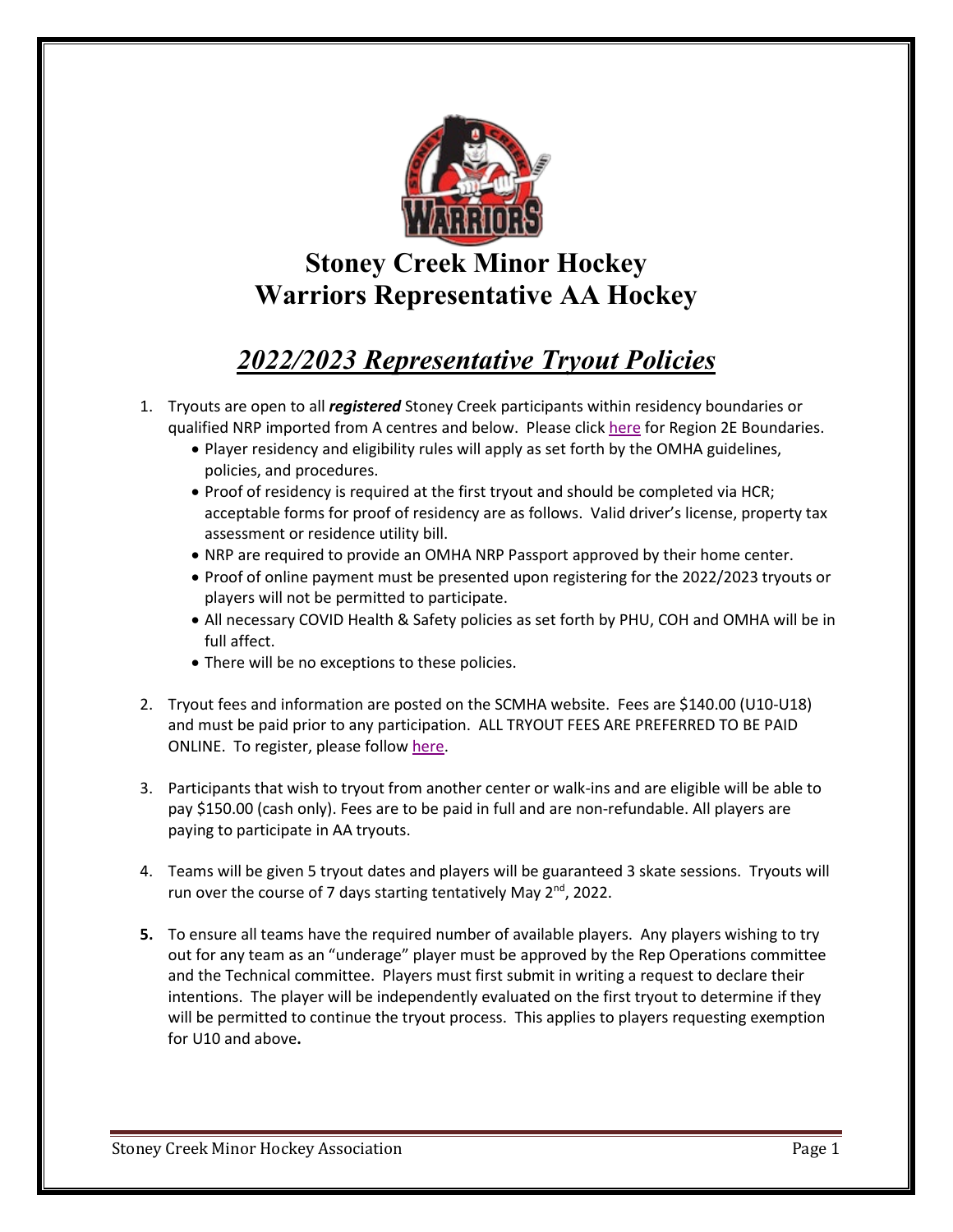- 6. **(U8 – Minor Novice) aged players may try out for (U9 – Novice).** For Players seeking underage exemption or exceptional player's status for U9 and below the same policies apply but in addition SCMHA will impose the following protocol.
	- **Goaltenders – must be the rated number one (1) goaltender trying out for the applicable age category**
	- **Players – must be the rated top three (3) position trying out for the applicable age category**
- 7. The Head Coaches may reassign a player after the 3<sup>rd</sup> "AA" tryout. There will be no refunds after the 2nd tryout.
- 8. If a Head coach decides to keep an injured player, he must inform everyone at the tryouts the amount of remaining roster spots available. The Head Coach, the Vice President of Operations and the Technical Director must be notified immediately of any doctor's note that may be presented. If there is a player with a valid Doctor's note the AA Coach has the choice of saving a spot for the player. **ANY OF THESE SITUATIONS MUST BE DELIBERATED BY THE VICE PRESIDENT OF OPERATIONS, THE REP COMMITTEE AND THE HEAD COACH.**
- 9. Please note that for the upcoming season the Rep Registration fees final due dates are found [here.](https://scmha.ca/Public/Documents/Registration/2022-23_Registration_Fee_Structure_v2.pdf) Players found having not paid all registration fees will not be rostered and will be unable to participate in ANY team function, on or off the ice. Please visit our website for further payment information and breakdown.
- 10. SCMHA will NOT be accepting any players who did not register/roster in a Hockey Canada sanctioned league during the 2021 – 2022 season unless the individual can prove their acceptance by Hockey Canada and/or supply a request to tryout in writing to the SCMHA prior to tryout start dates. Individuals may need to prove where they played the previous season.
- 11. Please note, the goal for SCMHA is to have 15 SKATERS AND 2 GOALIES for every team. Every age group will be evaluated after the 2nd tryout for the number of participants. If there is an insufficient number of participants to go forward with teams in a particular age group, the Rep Committee and Technical Committee will decide whether to continue the tryouts or not.
- 12. SCMHA reserves the right to add or remove teams as determined by the Board of Directors.

### *NOTE: Players who enter the tryouts and who choose to bypass the policies set above will forfeit their eligibility to continue for consideration for any REP TEAM with SCMHA.*